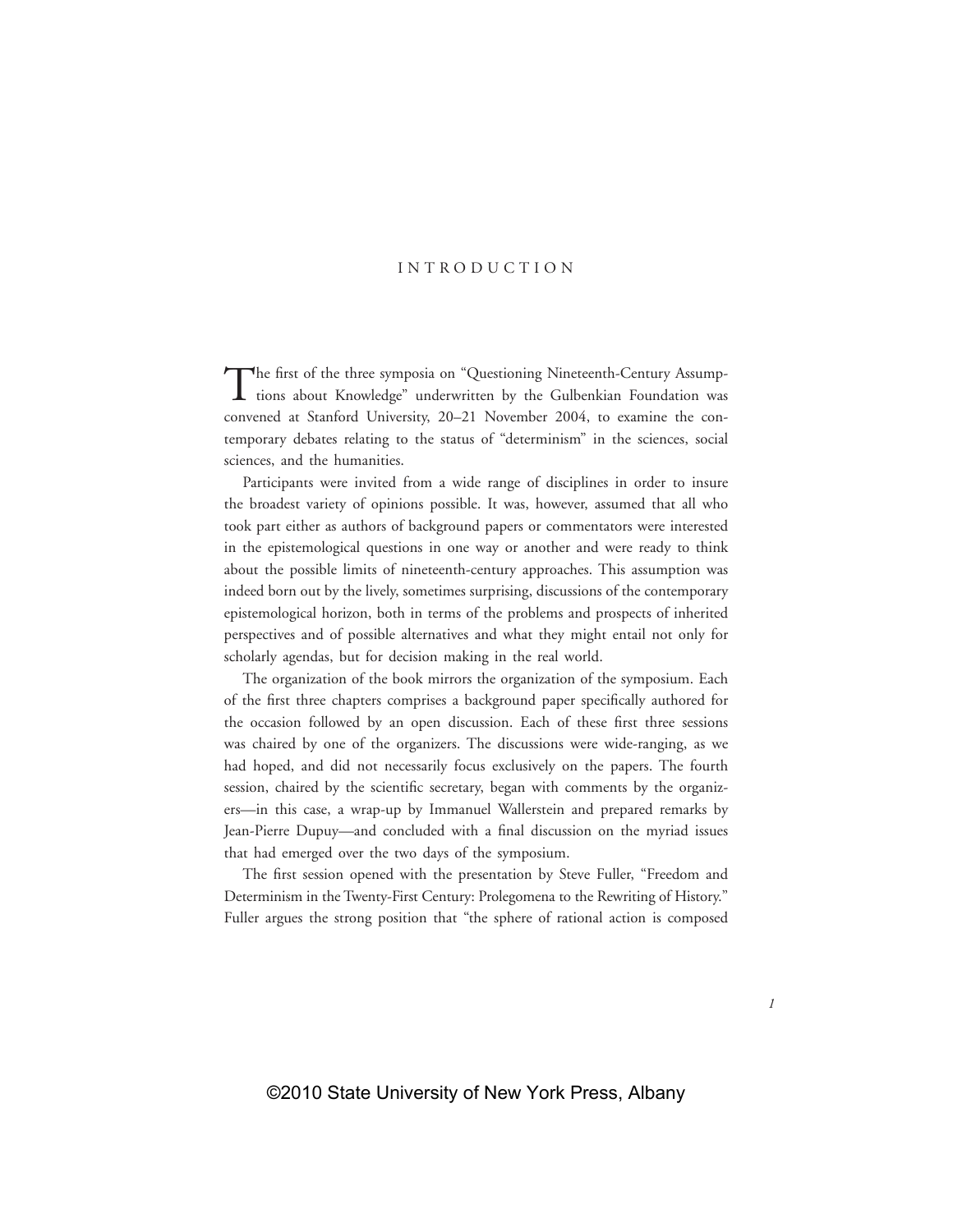by placing freedom and determinism in some normatively appropriate, empirically informed relationship of complementarity." In juxtaposing overdeterminist and underdeterminist perspectives as two modal logics of history, Fuller proposes we imagine a time-travel visit with Nicholas Oresme. He illustrates how different the experience might be from the point of view of a philosopher or historian and goes on to defend the proposition that "past and present overlap more than both historians and philosophers normally presume." In his discussion of Robert Fogel's counterfactual analysis, Fuller draws a parallel between the time traveller and the historical revisionist.

The conversation that followed the presentation opened with the idea of overlap between past and present, then moved on to a broad discussion that included the relationship between technology and the development of knowledge, physical causal sequence versus narrative sequence and thus the relationship between science and history, the plurality of knowledges and the plurality of pasts, representation and action, time and contingency, alternative or possible futures, and finally the determinism exercised by the disciplines of knowledge production and the material consequences of the social status of the sciences.

The second session began with the presentation by Fernando Gil, "Mobile Order: Between Chance and Necessity." Gil, the philosopher, who sadly has since passed away and thus will not be able to see this project come to fruition, takes us back to the beginning in his discussion of chance and necessity, with particular reference to Aristotle. He argues that this long-standing polarity is fundamental to our understanding of experience and closely related to the possibility of rational action, and he associates the developments in probability and statistics with Aristotle's intermediate figures: the probable, the frequent, inclination, and the spontaneous. Gil concludes his contribution with illustrations of his argument taken from the world of grand opera.

Among the themes touched on in the discussion, several stand out: randomness and determinism; complexity and chaos; emergence; statistics, laws and simulations; language; and post-structuralism as a major contemporary challenge to the basic assumptions of modern science. The rich discussion of necessity, however, was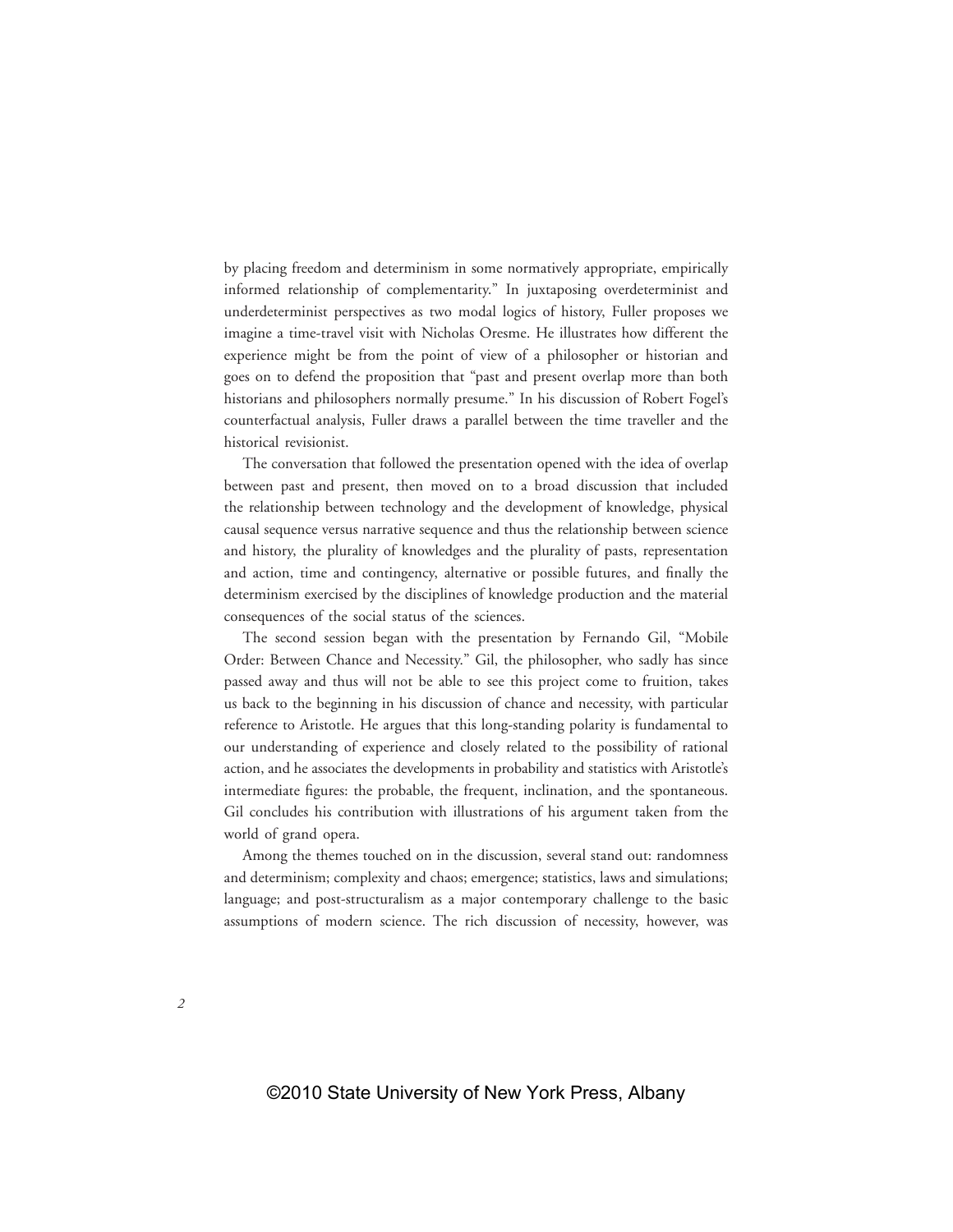particularly noteworthy; it embraced arguments ranging from modern science and mathematics to God and religion, even considering arguments about the tenets of Calvinism. Another highlight of this discussion was the long consideration of the consequences of allowing intermediate terms to become original concepts as an alternative epistemological approach to reality.

The third session started with the presentation by Ivar Ekeland, "Determinism and Mathematical Modeling." This discussion of determinism began with a reminder of Lavoisier's basic law of chemistry, nothing gets lost and nothing gets created, and its similarity to Laplace's view that for a far-seeing demon capable of instantaneous calculation the past and future of the universe would be as an open book. After commenting on the mathematization of determinism and its application in physics and biology, Ekeland turns to economic theory and models, the Bayesian approach as a way of completing economic theory, and the lack of models of the formation of beliefs in the Bayesian approach addressed by the theory of rational expectations and game theory. Finally, Ekeland ties the question of determinism in the social sciences to the question of control.

Among the issues animating the discussion period following Ivar Ekeland's presentation the logical status and bases of the power of the field of economics figured prominently as did a debate over the stakes involved in getting rid of the concept altogether. Other questions addressed included dynamical systems and predictability; values, beliefs, and rule-based systems; the underlying nature of indeterminism and uncertainty in economic questions; and substantive versus formal rationality.

The final session of the symposium opened with remarks by Immanuel Wallerstein. He argues that historically, necessity—theological, philosophical, or scientific—has validated agency, but that now in a world that is, in Ilya Prigogine's terms, at "the end of certainties," it is time to develop a science of the plausible. Jean-Pierre Dupuy, in prepared remarks "Does Determinism Entail Necessitarianism?" compares Sartre's philosophy of freedom with its extreme opposite, Calvinism, in relation to Fernando Gil's "mobile order."

The symposium wrapped up with a series of reflections on the role and function of discussions and debates such as those that had taken place over the two days. A